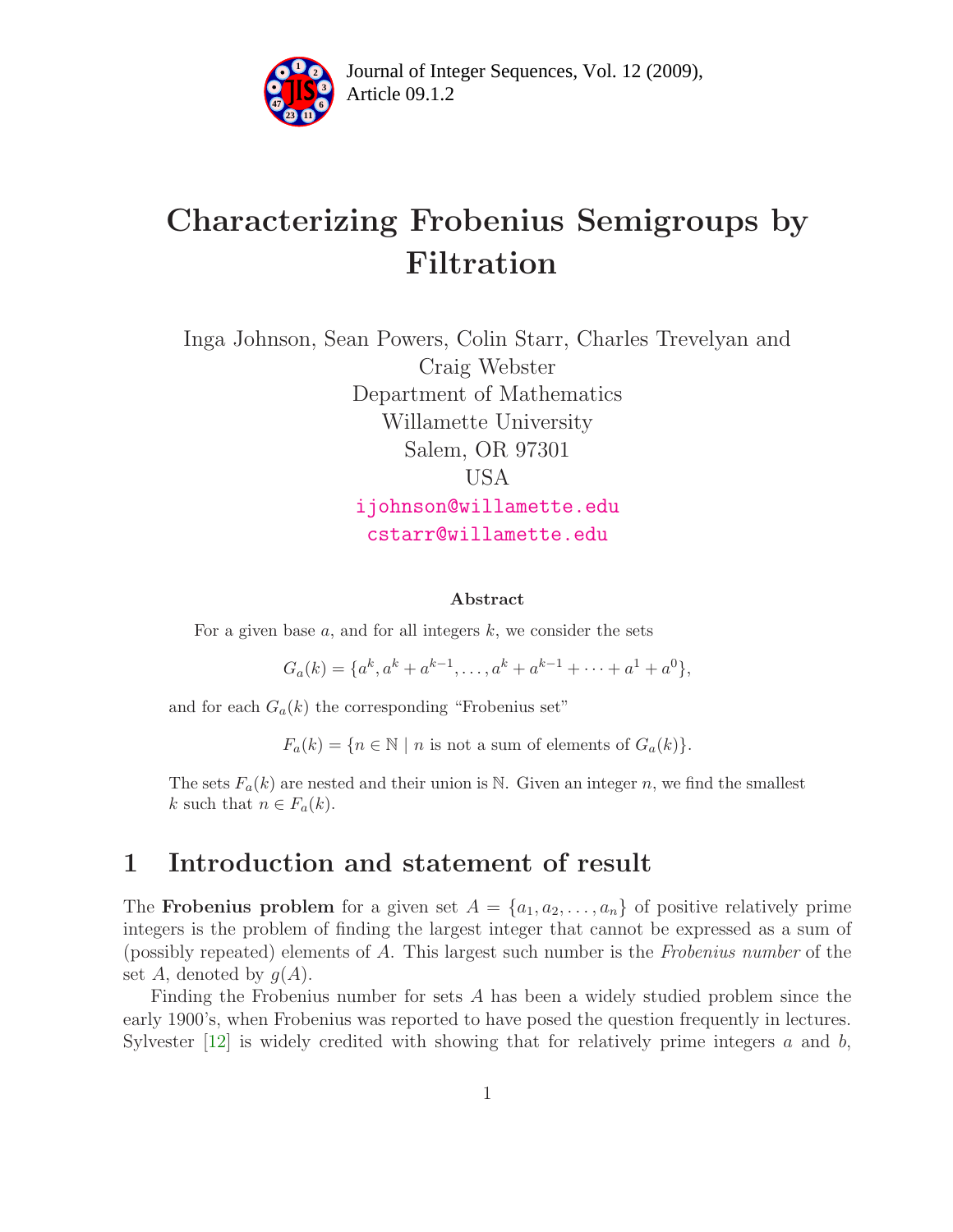$g({a,b}) = ab - (a + b)$ , but he actually addressed a slightly different problem. In 1990, Curtis showed that for an arbitrary relatively prime set A the Frobenius number cannot be expressed in terms of a finite set of polynomials [\[2\]](#page-14-1), although Greenberg and later Davison found algorithms that are reasonably quick in practice in the  $n = 3$  case [\[3,](#page-14-2) [4\]](#page-14-3). In 1996, Ram $\alpha$ <sup>r</sup> results are resulted that the Frobenius problem for sets A of three or more elements is NP-hard  $[9]$ . However, R. Kannan has shown that for every fixed n, there is a method that solves the Frobenius problem in polynomial time (although the degree of the polynomial grows rapidly with  $n$ ) [\[6\]](#page-14-5).

In this paper we study a family of sets  $G_a(k)$ , defined below, and for each such set we study not only the Frobenius number but the set of all numbers which are not sums of elements of  $G_a(k)$ . More precisely, let the base  $a \in \mathbb{N}$  be fixed. For each  $k \in \mathbb{N}$ , we define

$$
G_a(k) = \{a^k, a^k + a^{k-1}, a^k + a^{k-1} + a^{k-2}, \dots, a^k + a^{k-1} + \dots + a^1 + a^0\}.
$$

Note that the rightmost (and largest) element listed in the set above is a geometric series equal to  $\frac{a^{k+1}-1}{a-1}$  $\frac{a+1-1}{a-1}$ , and henceforth we will write it as such without further comment. For the sets  $G_a(k)$  we study the Frobenius sets

 $F_a(k) = \{n \in \mathbb{N} \mid n \text{ is not a sum of the elements of } G_a(k)\}.$ 

A straightforward calculation shows that the sets  $F_a(k)$  are nested (i.e.,  $F_a(k-1) \subseteq$  $F_a(k)$ , and the union of the sets  $F_a(k)$  over all k is N. This paper investigates the following question: for arbitrary  $n \in \mathbb{N}$ , what is the least integer k such that  $n \in F_a(k)$ ? We denote this least positive integer as  $f_a(n) := \min\{k \mid n \in F_a(k)\}\$ and call it the Frobenius level of n with respect to the sets  $G_a(k)$ .

<span id="page-1-0"></span>**Example 1.** With  $a = 2$  and  $k \leq 3$ , we have

$$
G_2(1) = \{2, 3\}
$$
  
\n
$$
G_2(2) = \{4, 6, 7\}
$$
  
\n
$$
G_2(3) = \{8, 12, 14, 15\}
$$
  
\n
$$
F_2(1) = \{1\}
$$
  
\n
$$
F_2(2) = \{1, 2, 3, 5, 9\}
$$
  
\n
$$
F_2(3) = \{1, 2, 3, 4, 5, 6, 7, 9, 10, 11, 13, 17, 19, 25, 33\}
$$

The sets  $G_2(k)$ , for  $k = 1, 2, \ldots$  form the sequence A023758 of Sloane's Encyclopedia.

We see that  $f_2(9) = 2$  and  $f_2(19) = 3$ ; however, there is not enough information given in Example [1](#page-1-0) to determine  $f_2(30)$ . I. Johnson and J. L. Merzel [\[5\]](#page-14-6) determined the Frobenius level of an integer n with respect to the sets  $G_2(k)$  while studying factorizations in the Steenrod algebra at the prime 2. Their paper serves as motivation for studying these more general sets  $G_a(k)$  for arbitrary a and the solution presented in this paper is a generalization of their results. It is believed that the results presented here will have implications in the Steenrod algebra for odd primes analogous to those found at the prime 2 by Johnson and Merzel. For a discussion of the Steenrod algebra and its role in the field of algebraic topology, see [\[7,](#page-14-7) [10,](#page-14-8) [11,](#page-14-9) [13\]](#page-14-10).

Our solution of this Frobenius level problem relies on careful study of base a arithmetic, and the following definitions and notations are required to state our result. For a positive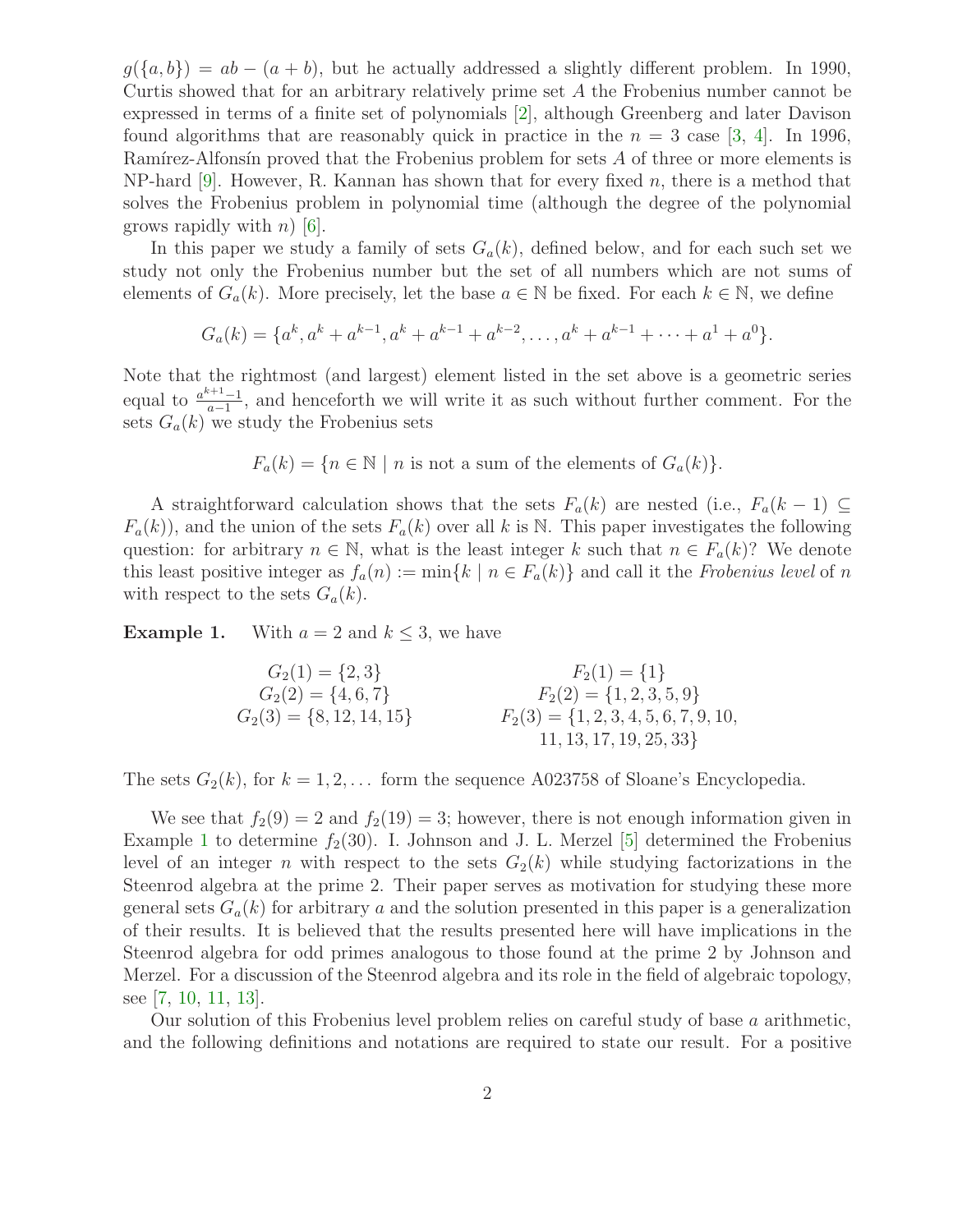integer n, let [n] denote a base a expansion of n. This means if  $w_i \in \{0, 1, \ldots, a-1\}$  for all i and

$$
n = w_k a^k + w_{k-1} a^{k-1} + \dots + w_2 a^2 + w_1 a^1 + w_0 a^0,
$$

then  $[n] = w_k w_{k-1} \dots w_1 w_0$ . We note that this expansion is unique up to leading zeros. For example, in base 3 (ternary) we may view [41] as 1112 or 0001112. We call an ordered string of digits  $b_k b_{k-1} b_{k-2} \ldots b_2 b_1 b_0$  with each digit  $b_i$  in  $\{0, 1, \ldots, a-1\}$  a base a string, and given integers *i*, *j* such that  $k \geq i + j \geq i \geq 0$  the base *a* string  $b_{i+j} \dots b_{i+1} b_i$  is called a *substring* of  $b_k b_{k-1} b_{k-2} \ldots b_2 b_1 b_0$ . We will use roman characters to denote integers and Greek letters to denote strings and substrings.

For a given base-a string  $\beta$ , let  $|\beta|$  denote the integer with expansion  $\beta$  in base a. The length of the string  $\beta$  will be denoted by len $(\beta)$ . Of course, the length is only defined for a given base a string. Expressions such as  $\text{len}([n])$  are not well-defined and will not be used.

Let  $\beta = b_{i+j} b_{i+j-1} \ldots b_i$  be a substring of  $b_k \ldots b_2 b_1 b_0$ . Then  $\beta$  is a non-increasing substring if and only if  $b_m \leq b_{m-1}$  for  $i < m \leq i+j$ . That is, we will read from right to left to determine whether a string is increasing, and of course constant strings are non-increasing. (For our purposes, "constant string" refers to a string of length at least two in which all digits are equal.) For an arbitrary base-a string  $b_k \dots b_2 b_1 b_0$  we say that a drop occurs at  $b_m$  provided  $b_{m+1} < b_m$ . A non-increasing substring  $b_{i+j} \ldots b_{i+1} b_i$  of  $b_k \ldots b_2 b_1 b_0$  is said to follow a drop provided  $i \neq 0$  and a drop occurs at  $b_{i-1}$ . Given a base a string  $\beta = b_k ... b_m ... b_1 b_0$ , the digit  $b_m$  is said to *contribute* to  $\beta$  if  $b_m$  is itself a digit in a non-increasing substring of  $\beta$ that follows a drop. In examples and diagrams we will underline contributing digits. We remark that a digit  $b_m$  contributes to a string  $\beta$  if and only if (1) a drop occurs at  $b_{m-1}$ , or (2)  $b_{m-1}$  contributes and  $b_m \leq b_{m-1}$ . Thus whether or not a digit contributes is completely determined by the behavior of the digit to its immediate right.

**Example 2.** Here is an example of a string,  $\gamma = 201120100121$ , with drops indicated by arrows and contributing digits underlined.

$$
\gamma: \qquad 2 \quad \underline{0} \quad \underline{1} \quad \underline{1} \quad \overset{drop}{\longrightarrow} \quad \underline{0} \quad \overset{drop}{\longrightarrow} \quad \underline{1} \quad \underline{0} \quad \underline{0} \quad \underline{1} \quad \overset{drop}{\longrightarrow} \quad 1
$$

Note that we have not indicated drops within contributing substrings since the important characteristic is whether a digit contributes.

**Definition 3.** For a given base-a string  $\beta$ , define  $z(\beta)$  to be the number of digits in  $\beta$ that contribute to  $\beta$ .

For instance, in ternary,  $z(0.12021000) = 3$  and  $z(1.012112) = 4$ . The contributing digits have been underlined.

The function z exhibits a "quasi-linear" property in the sense of the following lemma.

**Lemma 4.** Let  $\beta$  be a base-a string,  $\beta = b_k \cdots b_j \cdots b_2 b_1 b_0$ , where  $b_j$  is not a digit in a constant substring that follows a drop. Then

$$
z(\beta) = z(b_k \cdots b_j) + z(b_j \cdots b_1 b_0).
$$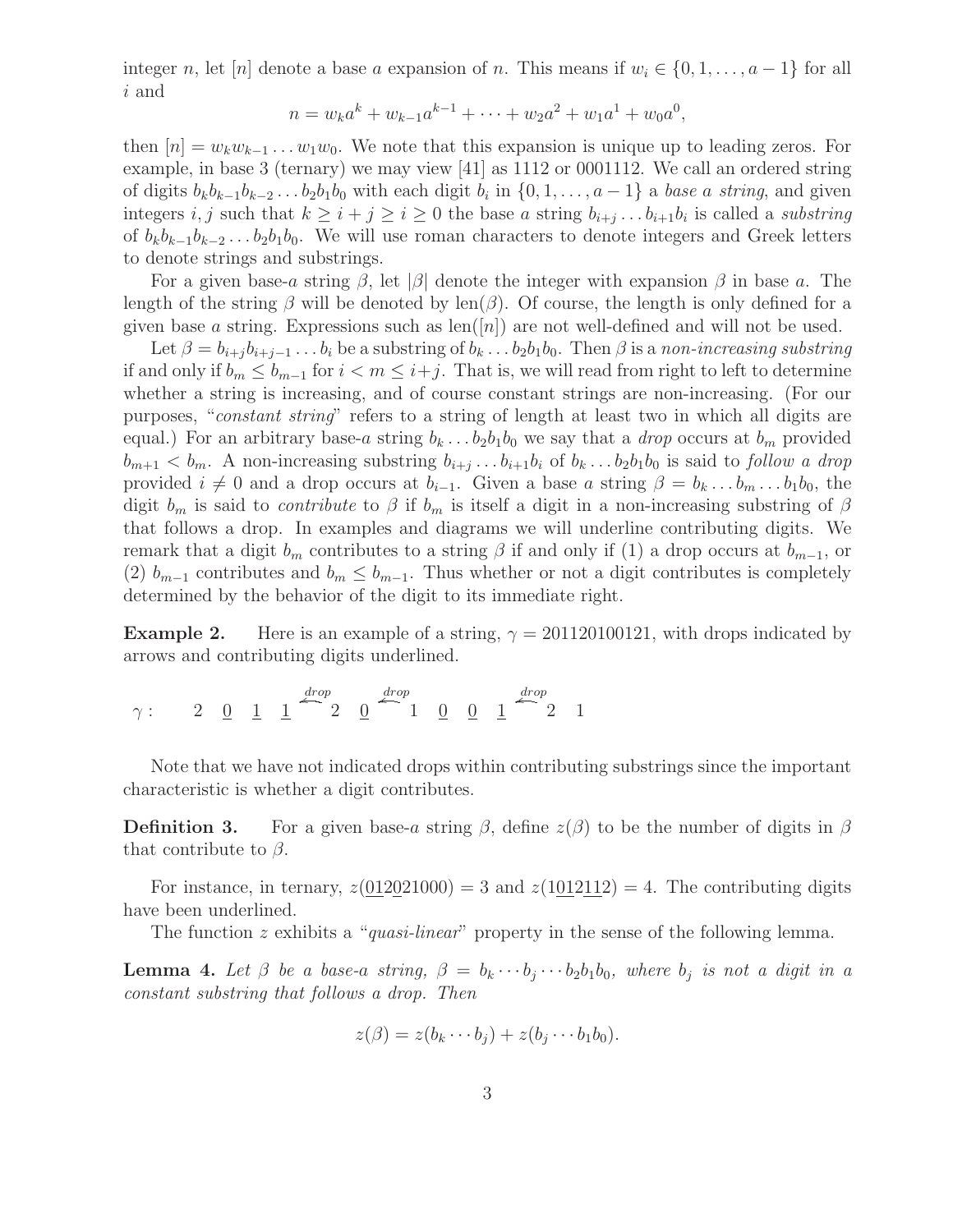*Proof.* If  $j = k$  or  $j = 0$  the result is clear. Suppose  $k > j > 0$ . The assumption on  $b_j$  implies that either  $b_j$  does not contribute to  $\beta$ , or it does contribute and  $b_j \neq b_{j+1}$  and  $b_j \neq b_{j-1}$ . The result is clear in the case that  $b_j$  does not contribute to  $\beta$ , so suppose  $b_j$  does contribute to  $\beta$ . Then we have the following two cases:

(i)  $b_{j+1} < b_j < b_{j-1}$  (ii)  $b_{j+1} > b_j$  and  $b_j < b_{j-1}$ .

It suffices to prove that each digit of  $\beta$  that contributes to  $\beta$  also contributes to the sum  $z(b_k \cdots b_j) + z(b_j \cdots b_0)$  once and only once. In case (i),  $b_j$  contributes to  $b_j b_{j-1} \ldots b_1 b_0$ ; however, it cannot contribute to  $b_k \cdots b_{j+1} b_j$  as it cannot follow a drop. Thus the digit  $b_j$  contributes once to the sum. The digits in the substring  $b_j b_{j-1} \dots b_1$  are contributing if and only if they contribute to  $\beta$ . Since  $b_{j+1}$  contributes to  $\beta$ , the digits of the substring  $b_k \cdots b_{j+1}$  contribute to  $b_k \cdots b_{j+1} b_j$  if and only if they contribute to  $\beta$ . The proof for case (ii) is analogous except that  $b_{j+1}$  does not contribute to  $\beta$  and does not contribute to  $b_k \cdots b_{j+1} b_j$ , but all contributions from the left of  $b_{i+1}$  are the same in both strings.  $\Box$ 

Given strings  $\alpha$  and  $\beta$ , their concatenation will be denoted by  $\alpha\beta$ . Lastly, we define the "star" notation.

**Definition 5.** For nonempty strings  $\alpha$  and  $\beta$ , we define the relation  $*$  by

$$
\alpha * \beta \Leftrightarrow |\alpha| < z(\beta)
$$

**Example 6.** Consider the ternary string 1211111201. If  $\alpha = 12$  and  $\beta = 11111201$ , then  $z(\beta) = 6$  and  $|\alpha| = 5$ . In this case,  $12 * 11111201$  holds; note that  $\text{len}(\beta) = 8 = 7 + 1$ . However,  $121 * 1111201$  does not hold as  $16 \nless 5$ .

<span id="page-3-0"></span>The following theorem is one of the main results of this paper. In Section 3 we give an algorithmic description of this theorem and briefly discuss its complexity.

**Theorem 7.** Let  $n \in \mathbb{N}$ . Then the Frobenius level of n,  $f_a(n)$ , is the smallest k for which we can write  $n = |\alpha\beta|$  with  $len(\beta) = k + 1$  and  $\alpha * \beta$ .

The previous example shows that the Frobenius level of  $n = 36091 = |1211111201|$  is  $f_3(36091) = 7.$ 

Theorem [7](#page-3-0) reduces to the results of Johnson and Merzel when  $a = 2$ . In the Johnson and Merzel paper  $z(\beta)$  is defined as the number of non-trailing zeros in  $\beta$  and our definition of  $z(\beta)$  reduces to the Johnson-Merzel definition in the case  $a = 2$ .

# 2 Proof of Theorem 1

<span id="page-3-1"></span>The proof of Theorem [7](#page-3-0) is organized as follows: Lemma [8](#page-3-1) gives a particularly useful way to represent integers that are not in  $F_a(k)$ . Lemmas [9](#page-4-0) and [10](#page-5-0) show that the sets  $F_a(k)$  can be described recursively. Lemmas [13](#page-6-0) and [14](#page-7-0) set up technical details to assist in the proof of Theorem [15](#page-9-0) by induction. Theorem [7](#page-3-0) is then a corollary of Theorem [15.](#page-9-0) Along the way, Theorem [11](#page-5-1) gives an explicit formula for the Frobenius number of  $G_a(k)$  which corresponds to the well-known results of Nijenhuis and Wilf [\[8\]](#page-14-11).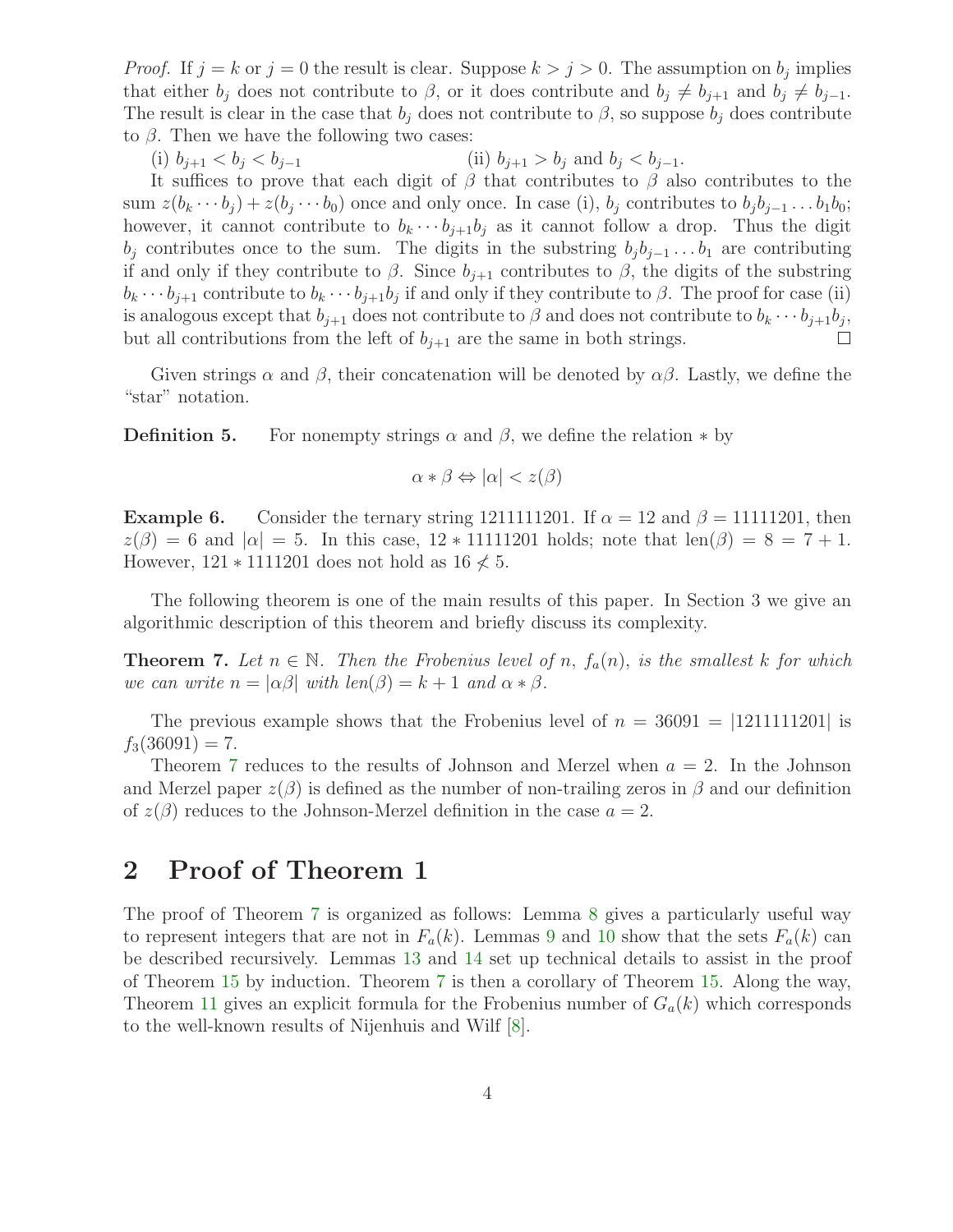**Lemma 8.** If  $n \notin F_a(k)$ , then there exist  $c_1 \in \mathbb{Z}_{\geq 0}$ ,  $c_2, \ldots, c_{k+1} \in \{0, \ldots, a-1\}$  such that  $n = c_1 a^k + c_2 (a^k + a^{k-1}) + \cdots + c_{k+1} (a^k + a^{k-1} + \cdots + a + 1).$ 

*Proof.* Suppose  $n \notin F_a(k)$ . Then there exist coefficients  $w_i$ ,  $1 \leq i \leq k+1$ , such that

$$
n = w_1 a^k + w_2 (a^k + a^{k-1}) + \dots + w_{k+1} (a^k + a^{k-1} + \dots + a^1 + a^0).
$$

If the coefficients  $w_i$  satisfy the conditions of the lemma then we are done; otherwise, let j be the largest subscript for which  $w_j \ge a$ . Using the division algorithm, write  $w_j = aq + c_j$ , where  $0 \leq c_j < a$ . Substitution gives

$$
w_j(a^k + a^{k-1} + \dots + a^{k-j+1}) = (aq + c_j)(a^k + a^{k-1} + \dots + a^{k-j+1})
$$
  
= 
$$
aq(a^k + a^{k-1} + \dots + a^{k-j+1})
$$
  
+
$$
c_j(a^k + \dots + a^{k-j+1})
$$
  
= 
$$
aq(a^k) + q(a^k + a^{k-1} + \dots + a^{k-j+2})
$$
  
+
$$
c_j(a^k + \dots + a^{k-j+1}).
$$

Next, define  $c_m := w_m$  for all  $j < m \leq k+1$ . Thus n can be written as

$$
n = (w_1 + aq)a^k + w_2(a^k + a^{k-1}) + \dots + w_{j-2}(a^k + a^{k-1} + \dots + a^{k-j+3})
$$
  
+ 
$$
(w_{j-1} + q)(a^k + a^{k-1} + \dots + a^{k-j+2}) + c_j(a^k + a^{k-1} + \dots + a^{k-j+1})
$$
  
+ 
$$
c_{j+1}(a^k + a^{k-1} + \dots + a^{k-j}) + \dots + c_{k+1}(a^k + a^{k-1} + \dots + a^1 + a^0).
$$

Now  $c_j, c_{j+1}, ..., c_{k+1} \in \{0, 1, 2, ..., a-1\}$ , and repeating the procedure above at most  $j-2$ times gives the coefficients  $c_i$  in the desired range for  $i = 2, 3, ..., k + 1$ .  $\Box$ 

<span id="page-4-0"></span>**Lemma 9.** Let  $n \in \mathbb{N}$ , and let q and r be the unique integers such that  $n = aq + r$ , where  $0 \leq r < a$ . Let  $R = r \frac{a^{k+1}-1}{a-1}$  $\frac{a+1-1}{a-1}$ . Then  $n \in F_a(k)$  if and only if  $n < R$  or  $\frac{n-R}{a} \in F_a(k-1)$ .

*Proof.* We prove that  $n \notin F_a(k)$  if and only if  $n \geq R$  and  $\frac{n-R}{a} \notin F_a(k-1)$ .

Suppose  $n \geq R$  and  $\frac{n-R}{a} \notin F_a(k-1)$ . Then  $\frac{n-R}{a}$ is a nonnegative-integral combination of the elements of  $G_a(k-1)$ ; thus

$$
\frac{n-R}{a} = c_1 a^{k-1} + c_2 (a^{k-1} + a^{k-2}) + \dots + c_k (a^{k-1} + a^{k-2} + \dots + 1)
$$

for some  $c_1, \ldots, c_k \in \mathbb{Z}_{\geq 0}$ . Therefore

$$
n = c_1 a^k + c_2 (a^k + a^{k-1}) + \dots + c_k (a^k + a^{k-1} + \dots + a) + R,
$$

where  $c_1, c_2, ..., c_k \in \mathbb{Z}_{\geq 0}$ . Because  $R = r \left( \frac{a^{k+1}-1}{a-1} \right)$  $a-1$  $= r(a^k + a^{k-1} + \cdots + a + 1), n \notin F_a(k).$ 

Conversely, suppose  $n \notin F_a(k)$ . By Lemma [8,](#page-3-1) there exist  $c_1 \in \mathbb{Z}_{\geq 0}$  and  $c_2, c_3, \ldots, c_{k+1} \in$  $\{0,\ldots,a-1\}$  such that

$$
n = c_1 a^k + c_2 (a^k + a^{k-1}) + \dots + c_{k+1} (a^k + \dots + a + 1)
$$
  
=  $a(c_1 a^{k-1} + c_2 (a^k + a^{k-1}) + \dots + c_{k+1} (a^{k-1} + \dots + 1)) + c_{k+1}.$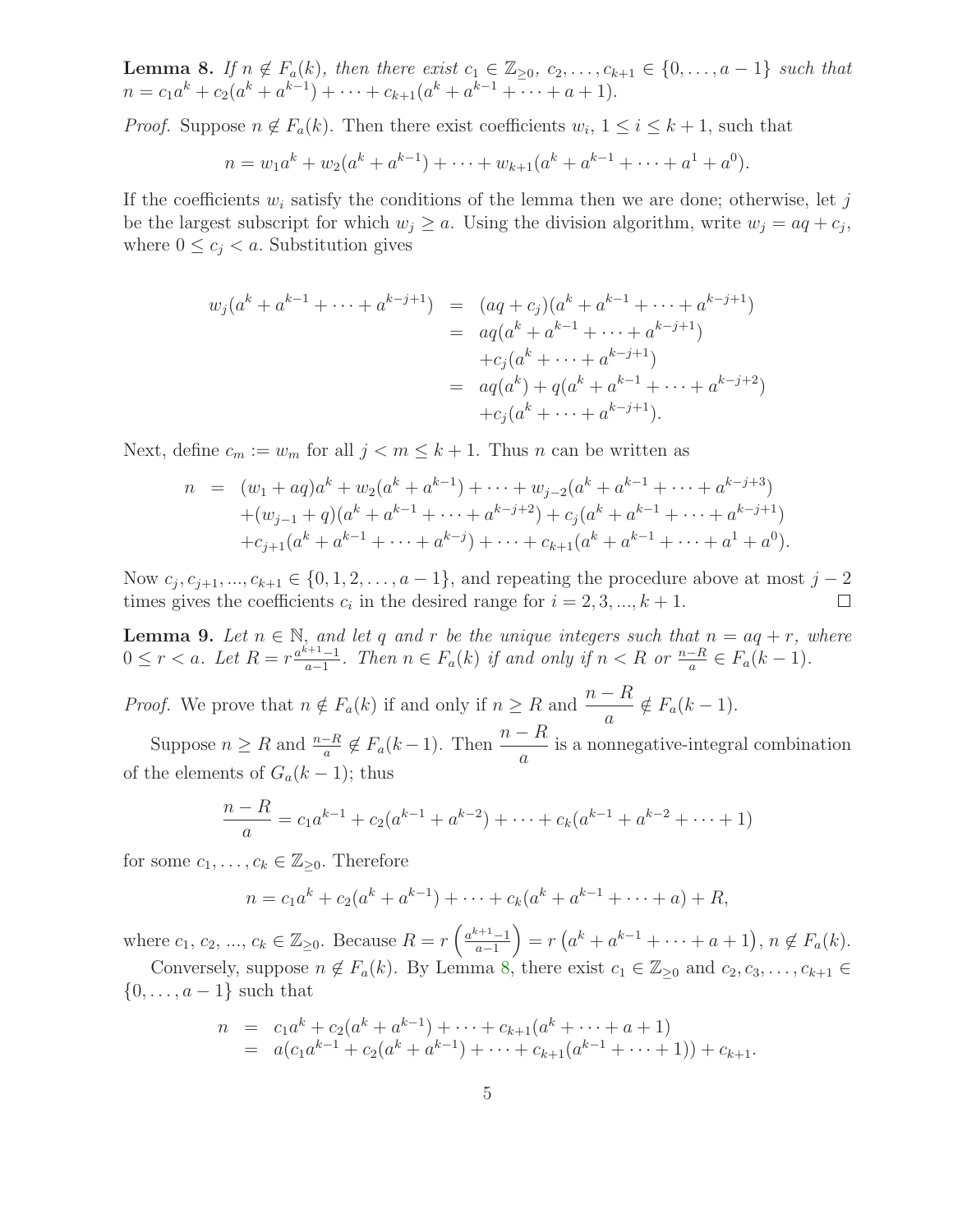Since r is unique and  $0 \leq c_{k+1} < a$ , we see from the equation above that  $c_{k+1} = r$ . Therefore,

$$
\frac{n-R}{a} = c_1 a^{k-1} + c_2 (a^{k-1} + a^{k-2}) + \dots + c_k (a^{k-1} + a^{k-2} + \dots + 1).
$$

Thus,  $\frac{n-R}{a} \notin S_a(k-1)$ . Since  $n - R \geq 0, n \geq R$ .

<span id="page-5-0"></span>**Lemma 10.** Let  $n \not\equiv 0 \pmod{a}$ . Then  $n \in F_a(k)$  if and only if  $n - \frac{a^{k+1}-1}{a-1}$  $\frac{a+1-1}{a-1} \in F_a(k)$ .

*Proof.* Let  $n - \frac{a^{k+1}-1}{a-1}$  $\frac{a+1-1}{a-1} \notin F_a(k)$ . Then  $n \notin F_a(k)$  follows immediately. Suppose  $n \notin F_a(k)$ . Write

$$
n = c_1 a^k + c_2 (a^k + a^{k-1}) + \dots + c_{k+1} (a^k + a^{k-1} + \dots + a + 1),
$$

where  $c_1 \in \mathbb{Z}^+$  and  $c_2, c_3, \ldots, c_{k+1} \in \{0, 1, \ldots a-1\}$ . Note that  $c_{k+1} \geq 1$  since  $n \not\equiv 0 \pmod{2}$ a). Then

$$
n - \frac{a^{k+1} - 1}{a - 1} = c_1 a^k + c_2 (a^k + a^{k-1}) + \dots + (c_{k+1} - 1) \frac{a^{k+1} - 1}{a - 1},
$$

which implies that  $n - \frac{a^{k+1}-1}{a-1}$  $\frac{a-1}{a-1} \notin F_a(k).$ 

We notice that the Frobenius number for the sets  $G_a(k)$  is the largest element of  $F_a(k)$ , and since the sets  $F_a(k)$  can be described recursively we present an easy to prove formula for  $g(G_a(k))$  in Theorem [11.](#page-5-1) We note that the sets  $G_a(k)$  are part of a well studied class known as sequentially redundant sets. Recall that a sequentially redundant set of positive integers is a set  $A = \{a_1, a_2, \ldots, a_n\}$  such that for  $j = 2, 3, \ldots, n$ , there exist non-negative integers  $t_{ij}$  such that

$$
\frac{a_j}{d_j} = \frac{1}{d_{j-1}} \sum_{i=1}^{j-1} t_{ij} a_i,
$$

<span id="page-5-1"></span>where  $d_i = \gcd\{a_1, a_2, \ldots, a_i\}$  for each  $1 \leq i \leq n$ . The Frobenius number of a sequentially redundant set is well-known [\[8\]](#page-14-11); thus the result below is not new.

**Theorem 11.** The Frobenius number of the set  $G_a(k)$  is

$$
g({a^k, a^k + a^{k-1}, \dots, a^k + a^{k-1} + \dots + a^0}) = \frac{1 - a^{k+1}k - a^{k+1} + a^{k+2}k}{a-1}
$$

*Proof.* We proceed by induction on k.  $G_a(1) = \{a, a+1\}$ , so using Sylvester's formula we have  $g({a, a+1}) = a(a+1) - (2a+1) = (a-1)(a+1) - a$  as desired. Next we assume the formula holds for  $G_a(k-1)$ . Then the largest number in  $S_a(k-1)$  is

$$
g(G_a(k-1)) = (a-1)\left(\sum_{i=1}^{k-1} (a^{k-1} + a^{k-2} + \dots + a^{k-1-i})\right) - a^{k-1}.
$$

Lemma [9](#page-4-0) implies that if w is the largest element of  $F_a(k-1)$ , then for maximal R aw + R is the largest element of  $F_a(k)$ . The largest possible R occurs for  $r = a - 1$ ; thus  $R = a^{k+1} - 1$ .

 $\Box$ 

 $\Box$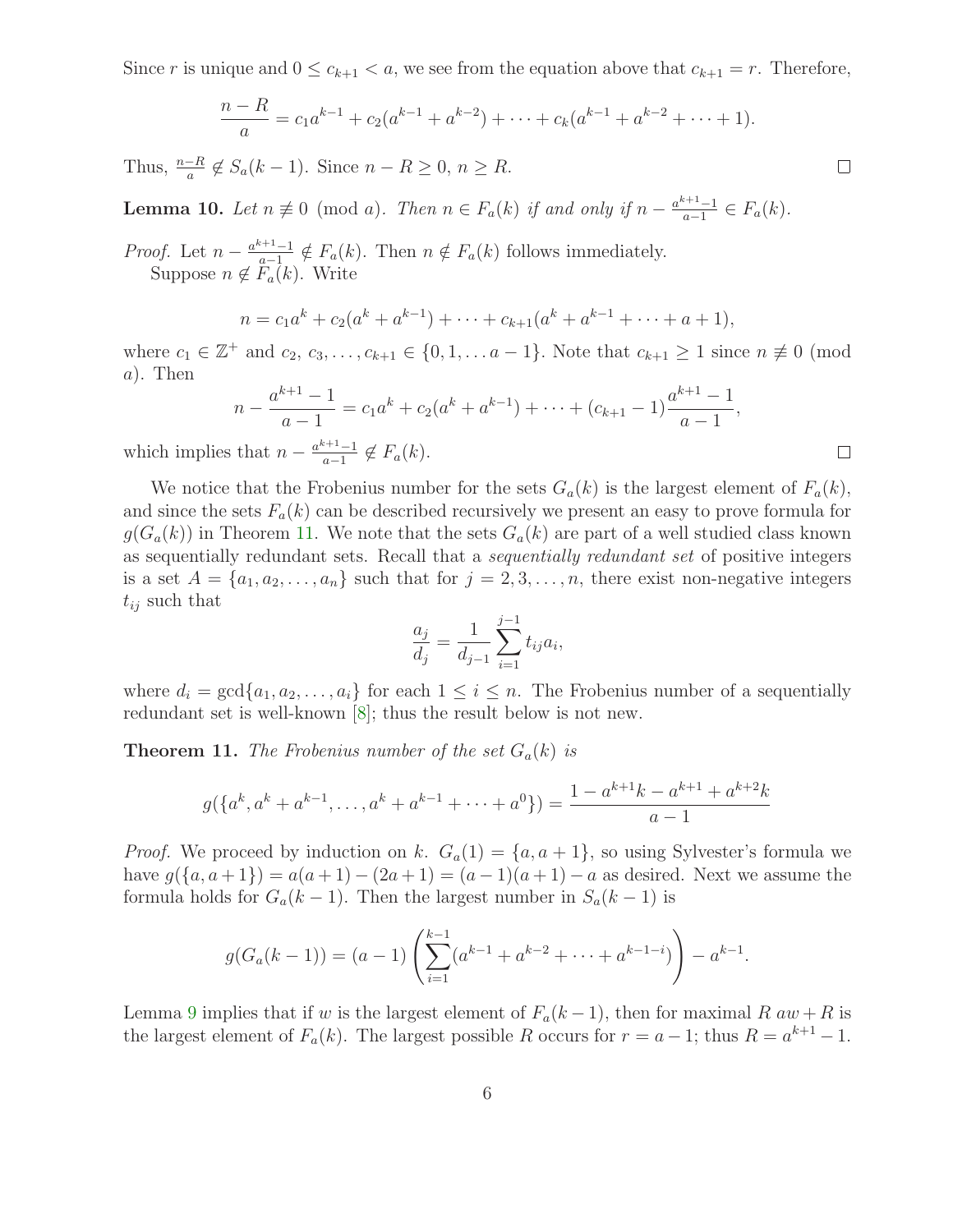Therefore

$$
g(G_a(k)) = a\left((a-1)\left(\sum_{i=1}^{k-1} (a^{k-1} + a^{k-2} + \dots + a^{k-1-i})\right) - a^{k-1}\right)
$$
  

$$
+ a^{k+1} - 1
$$
  

$$
= (a-1)\left(\sum_{i=1}^k (a^k + a^{k-1} + \dots + a^{k-i})\right) - a^k
$$
  

$$
= \frac{1 - a^{k+1}k - a^{k+1} + a^{k+2}k}{a-1}.
$$

 $\Box$ 

The next two lemmas describe the behavior of the function z when a base-a string of ones is subtracted from a base a string with a specific form. We precede these lemmas with the following motivating example.

**Example 12.** Let  $a = 3$  and consider the ternary string

#### $\gamma = 21101000100121.$

Let  $\delta = 111 \cdots 1$  be a constant ternary string of ones with len( $\delta$ ) = 14. We first calculate  $\gamma - \delta$  and add a leading zero so len( $\gamma - \delta$ ) remains 14;  $\gamma - \delta = 0.02212111212010$ . Next we compare  $z(\gamma)$  and  $z(\gamma - \delta)$ . Contributing digits are underlined below.

| $\gamma$ : 2 1 1 <u>0 1 0 0 0 1 0 0 1</u> 2 1   |  |  |  |  |  |  |  |
|-------------------------------------------------|--|--|--|--|--|--|--|
|                                                 |  |  |  |  |  |  |  |
|                                                 |  |  |  |  |  |  |  |
| $\gamma - \delta$ : 0 2 2 1 2 1 1 1 2 1 2 0 1 0 |  |  |  |  |  |  |  |

Thus  $z(\gamma) = 7 = z(\gamma - \delta)$ . The key observation to make in this example is that all contributing digits in  $\gamma$  are paired with contributing digits in the same position in  $\gamma - \delta$ except for the rightmost contributing zero in  $\gamma$ , which is paired with the leading contributing digit in  $\gamma - \delta$ .

<span id="page-6-0"></span>**Lemma 13.** Suppose a base-a string  $\gamma = h_n h_{n-1} \cdots h_{l+1} h_l h_{l-1} \cdots h_1 h_0$  satisfies the following conditions:

- (i) for  $0 \le i \le l-1, h_i > 0$ ,
- (ii)  $h_l = 0$  [note: it is possible that  $l = 1$ ],
- (iii) for  $l + 1 \leq i \leq n 1$ ,  $h_i = 0$  or 1 (possibly empty), and
- (iv)  $h_n > 1$ .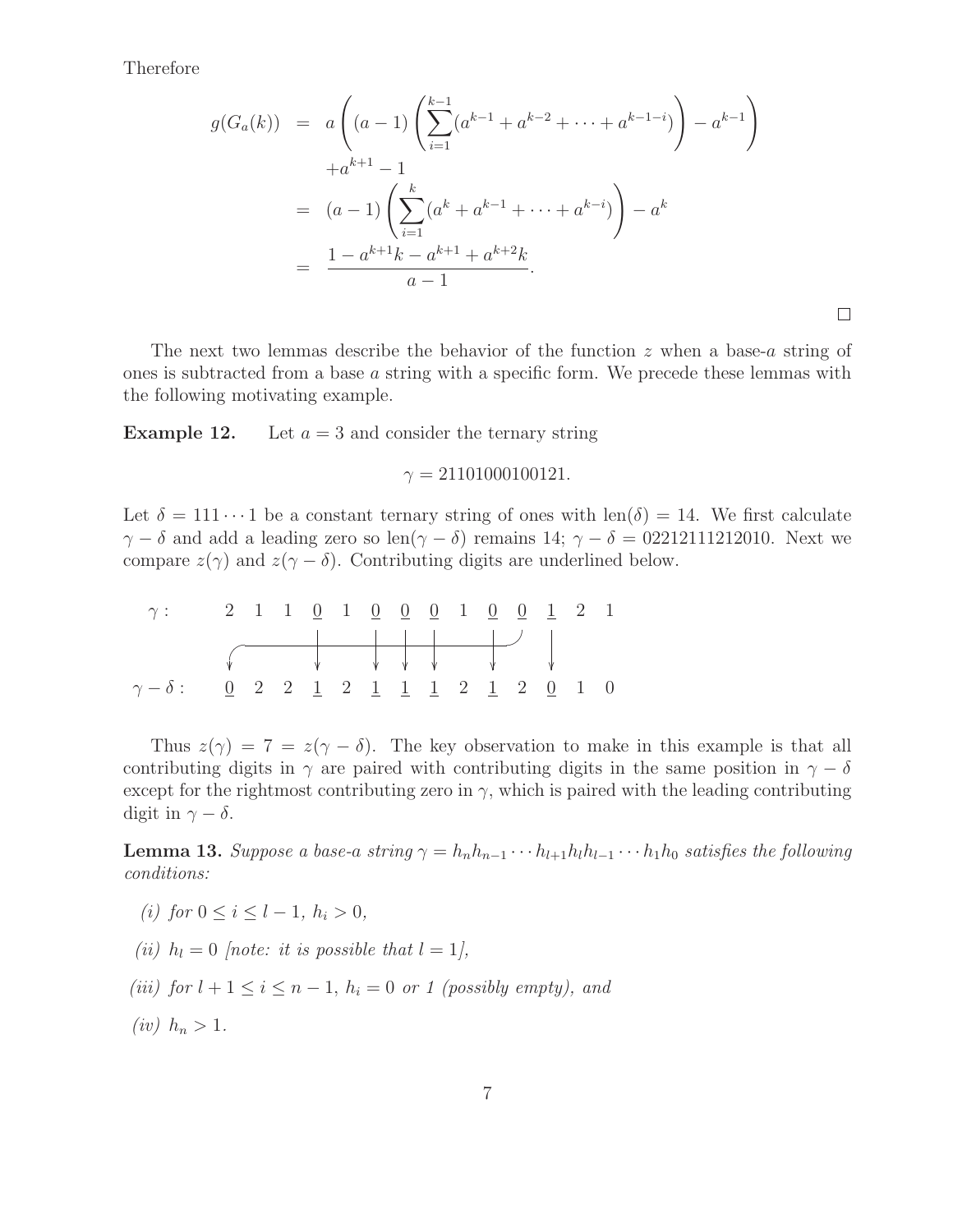Suppose  $\delta$  is a base-a string of 1's with length  $n + 1$ . Then  $z(\gamma - \delta) = z(\gamma)$ , where  $\gamma - \delta$  has the same length as  $\gamma$  (by appending a leading zero if necessary).

*Proof.* Firstly, note that  $a > 2$  is forced by the given conditions. Now, to compute  $\gamma - \delta$ , we "borrow" from each digit to the left of  $h_l$ . The result is

$$
\gamma - \delta = [h_n - 2][h_{n-1} + a - 2] \cdots [h_{l+1} + a - 2][h_l + a - 1][h_{l-1} - 1] \cdots [h_1 - 1][h_0 - 1].
$$

Since  $2 \le h_n \le a-1$ ,  $h_n-2 < a-2$ . Also,  $h_{n-1}$  is either a 0 or 1 in  $\gamma$ . Thus, the  $n-1$  digit in  $\gamma - \delta$  is  $a - 2$  more than the  $n - 1$  digit of  $\gamma$ : it increases by a due to borrowing from  $h_n$ , loses one because the  $n-2$  digit borrows from it, and loses one more from subtracting  $\delta$ . The value of the  $n-1$  digit of  $\gamma-\delta$  is thus either  $a-2$  or  $a-1$ . Therefore,  $h_n-2 < h_{n-1}+a-2$ , and the *n* digit will be a drop in  $\gamma - \delta$ . However, in  $\gamma$ ,  $h_n > h_{n-1}$ , so there is a drop in  $\gamma - \delta$ that is not in  $\gamma$ .

In  $\gamma - \delta$ , the  $l + 1$  through  $n - 1$  digits are each  $a - 2$  more than  $h_i$  (since  $\gamma - \delta$  requires borrowing throughout these digits), and therefore this section yields the same digit-by-digit contribution to  $\gamma - \delta$  as to  $\gamma$ .

Note that  $h_l = 0$ , so the *l*-digit of  $\gamma - \delta$  is  $a-1$ . (Since  $h_l$  is the first zero appearing in  $\gamma$ , no borrowing is necessary to the right of  $h_l$ .) If  $h_{l+1} = 0$  (and is hence part of a non-increasing sequence to the left of a drop) in  $\gamma$ , then the  $l + 1$  digit in  $\gamma - \delta$  is  $a - 2$  and is therefore a drop and counted as it was for  $z(\gamma)$ . If  $h_{l+1} = 1$ , then the  $l + 1$  digit in  $\gamma - \delta$  has value  $a - 1$ and thus is not part of a non-increasing sequence following a drop; it is again counted as it was for  $z(\gamma)$ . Thus, in either case, the contribution to  $\gamma - \delta$  from the  $l + 1$  digit is the same as it is in  $\gamma$ .

Since  $h_{l-1}-1$  is less than  $a-1$  and  $h_l+a-1=a-1$ , the l digit in  $\gamma-\delta$  is not a drop. However, the digit at position l in  $\gamma$  is a drop since it is the first zero appearing in  $\gamma$ . Thus,  $\gamma - \delta$  loses a drop that  $\gamma$  had.

For  $l - 1 > i \geq 1$ , each digit  $h_i > 0$ , and therefore no borrowing is required for corresponding digits in  $\gamma - \delta$ . Thus these digits make the same contribution to  $\gamma - \delta$  as to  $γ$ .

The net result of these considerations is that the contribution in  $\gamma$  that occurs at  $h_l$  is moved to the leading digit in  $\gamma - \delta$ , but all other contributions remain the same. Therefore  $z(\gamma - \delta) = z(\gamma)$ , as desired.

 $\Box$ 

<span id="page-7-0"></span>Before continuing with the next lemma, we pause to recall the relation  $\ast$ : if  $\alpha$  and  $\beta$  are nonempty base-a strings, then  $\alpha * \beta \iff |\alpha| < z(\beta)$ .

**Lemma 14.** Let  $\beta = b_k b_{k-1} \cdots b_2 b_1 b_0$  and  $\alpha$  be strings in base a. Let  $\delta = 1 \cdots 1$  be a string of  $k+1$  ones in base a.

Suppose

- (a)  $\beta \not\equiv 0 \pmod{a}$ ,
- (b)  $z(\beta) > 0$ , and
- (c)  $|\alpha| > 0$ .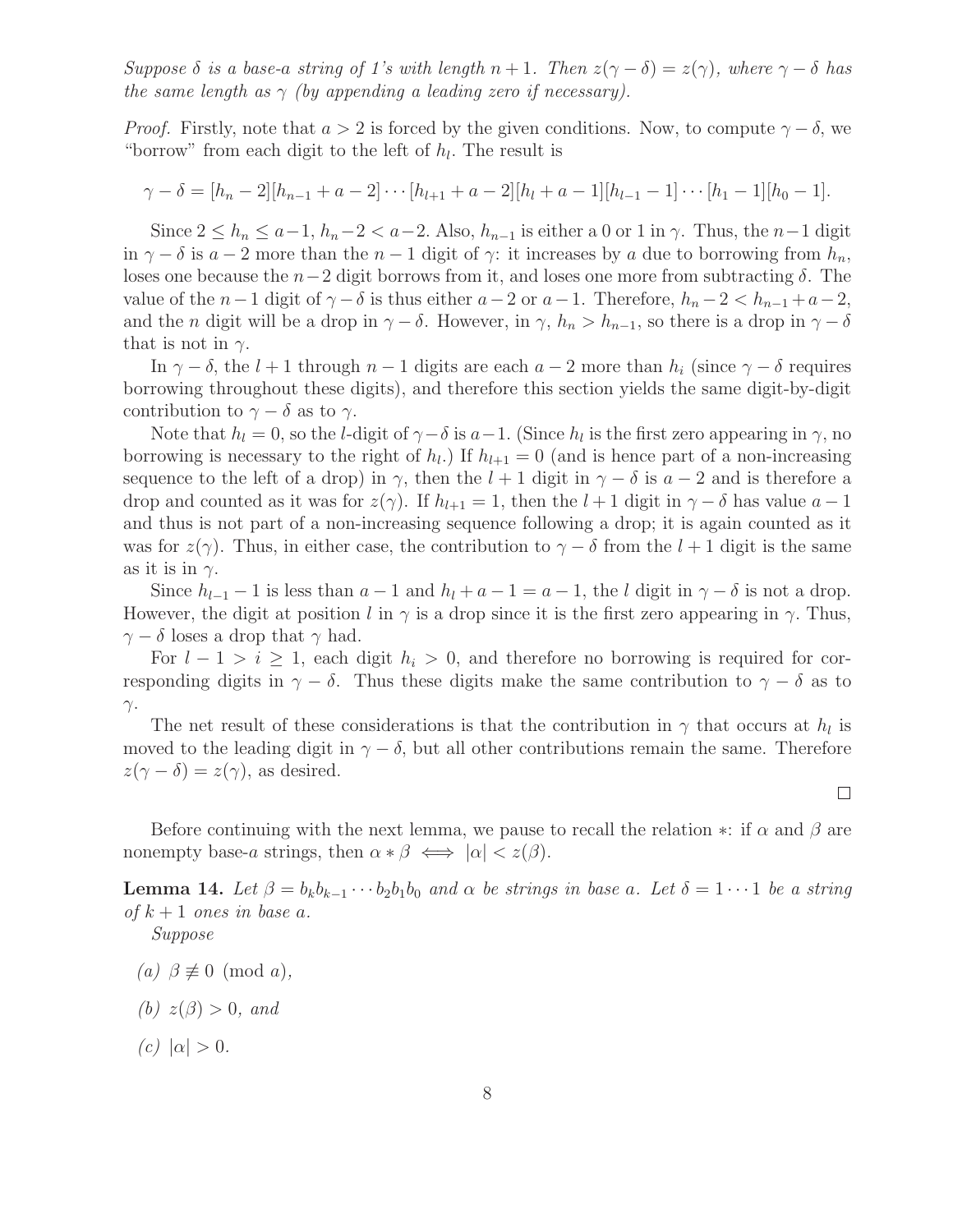Then

- (i) for  $|\beta| > |\delta|$ ,  $\alpha * \beta \Leftrightarrow \alpha * (\beta \delta)$ , and
- (ii) for  $|\beta| < |\delta|$ ,  $\alpha * \beta \Leftrightarrow |[\alpha|-1] * ([1]\beta \delta)$ , where 1 and  $\beta$  are concatenated to create  $[1]\beta > \delta$ .

*Proof.* Case (i): Suppose  $|\beta| > |\delta|$ . Then either  $\beta$  is zero-free or it contains a zero. If  $\beta$ is zero-free, then  $\beta - \delta$  requires no borrowing, so  $z(\beta) = z(\beta - \delta)$  and  $\alpha$  does not change. (Note: this also implies that in Case (i), the hypotheses  $|\alpha| > 0$  is unnecessary.) Thus  $\alpha * \beta \iff \alpha * (\beta - \delta).$ 

Now suppose that  $\beta$  contains at least one zero. Write  $\beta = b_k b_{k-1} \cdots b_1 b_0$ . Inductively define substrings  $\beta_i$ ,  $i = 1, 2, \ldots m$ , for  $m < k + 1$ , as follows:

$$
\beta_1=b_{j_1}\cdots b_{l_1}\cdots b_1b_0,
$$

where  $l_1$  is the smallest subscript in  $\beta$  such that  $b_{l_1} = 0$ , and  $j_1 > l_1$  is the smallest subscript in β such that  $b_{i_1} > 1$ . Note that this subscript exists since  $|\beta| > |\delta|$ . If  $b_w = 0$  for some  $w > j_1$ , then define  $\beta_2 = b_{j_2} \cdots b_{l_2} \cdots b_{j_1}$ , where  $l_2 > j_1$  is the smallest subscript such that  $b_{l_2} = 0$ , and  $j_2 > l_2$  is the smallest subscript such that  $b_{j_2} > 1$ . A diagram of the basic structure of each  $\beta_i$  is included below.

$$
\underbrace{\overbrace{b_{j_i}\ldots b_{l_i}\ldots b_{j_{i-1}}}}_{>1\leq 1\leq 0\qquad \ \ \, \neq 0}
$$

Create successively  $\beta_1, \beta_2, \beta_3, \ldots, \beta_m$  as above, where either  $b_k$  appears in  $\beta_m$  or  $b_w > 0$  for all  $w > j_m$ . In the former case, define  $\beta_{m+1}$  to be the empty string; in the latter case, define  $\beta_{m+1} = b_k b_{k-1} \cdots b_{j_m}$ . The following diagram gives a picture of  $\beta$  and the  $\beta_i$  substrings.

$$
\beta: \quad b_k \stackrel{\beta_{m+1}}{\cdots} b_{j_m} \stackrel{\beta_m}{\cdots} \stackrel{\beta_m}{\cdots} b_{j_{m-1}} \cdots b_{j_1} \stackrel{\beta_1}{\cdots} b_1 \cdots b_0
$$
\n
$$
\beta - \delta: \quad b_{j_m} - 2 \qquad b_{j_1} - 2
$$

The  $\beta_i$  satisfy the hypotheses of Lemma [13](#page-6-0) and of quasi-linearity. Thus each  $b_{l_i}$  is contributing in  $\beta$  and is paired with the contributing digit  $b_{j_i} - 2$  in  $\beta - \delta$ .

Let  $\delta_i$  denote a string of ones of length len( $\beta_i$ ) for  $i = 1, \ldots, m + 1$ . We compute:

$$
z(\beta) = \sum_{i=1}^{m+1} z(\beta_i) \text{ by quasi-linearity}
$$

$$
= \sum_{i=1}^{m+1} z(\beta_i - \delta_i) \text{ by Lemma 13.}
$$

It remains to show that  $\sum_{i=1}^{m+1} z(\beta_i - \delta_i) = z(\beta - \delta)$ . Notice that quasi-linearity does not apply to the strings  $\beta_i - \delta_i$  as the leading digit of  $\beta_i - \delta_i$  is one less than the last digit of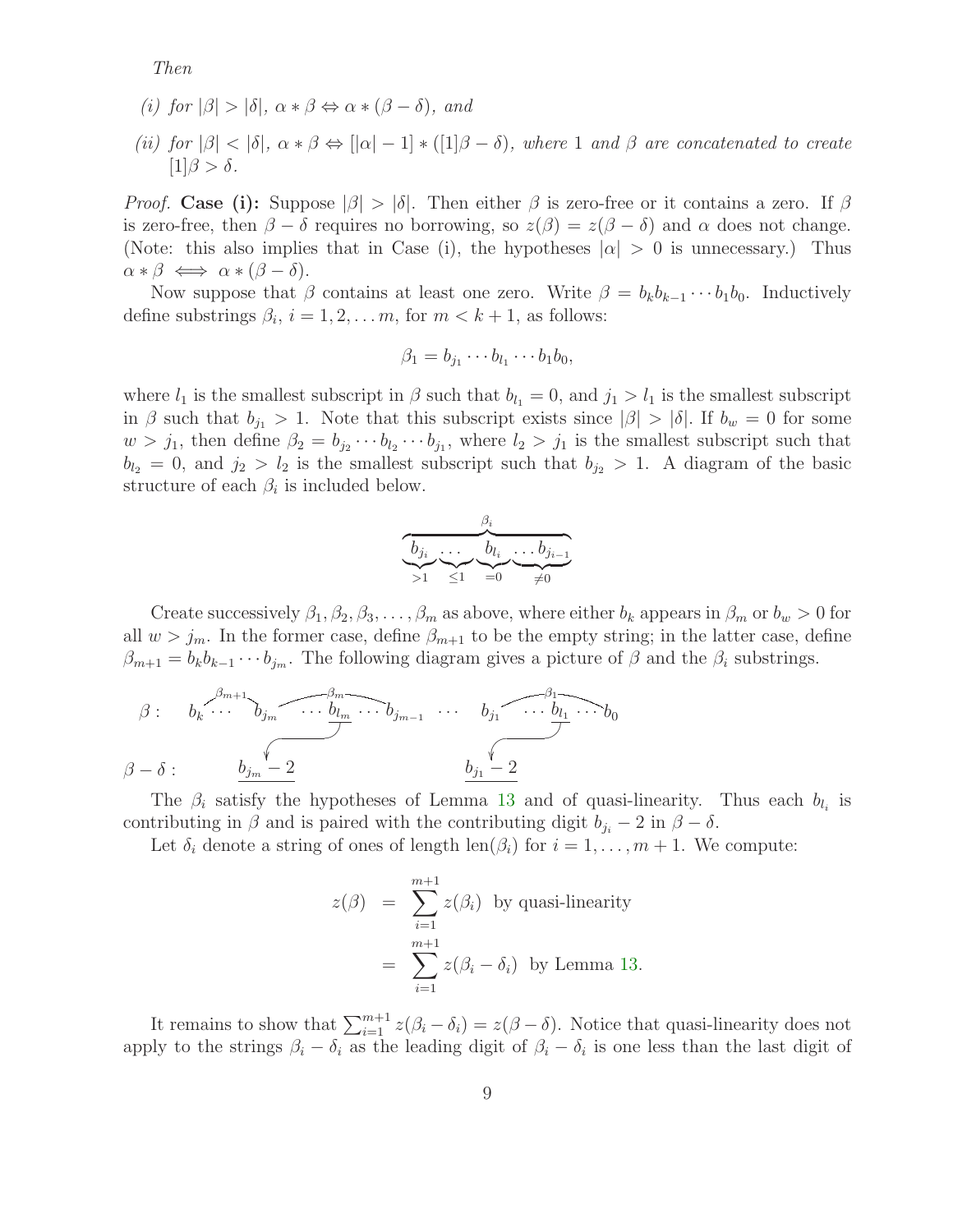$\beta_{i+1} - \delta_{i+1}$ . However, we can piece these strings together to form  $\beta - \delta$  by deleting the last digit of each  $\beta_i - \delta_i$  for  $i = 2, \ldots, m + 1$  and concatenating appropriately. Recall that these last digits are not contributing digits to  $\beta_i - \delta_i$  so none of them are underlined. In addition, every digit in each  $\beta_i - \delta_i$  has the same right neighbor after forming  $\beta - \delta$  (by deletion and concatenation) except  $b_{j_{i-1}+1}-1$ , so we must only show that  $b_{j_{i-1}+1}-1$ , for  $i=2,\ldots,m+1$ , contributes to  $\beta_i - \delta_i$  if and only if it contributes to  $\beta - \delta$ . (That is, we must show that the deletion-concatenation procedure does not disturb any underlining.)

Now

$$
b_{j_{i-1}+1} - 1 \text{ contributes to } \beta_i - \delta_i \iff b_{j_{i-1}+1} - 1 < b_{j_{i-1}} - 1
$$
\n
$$
\iff b_{j_{i-1}+1} - 1 \le b_{j_{i-1}} - 2.
$$

We know from the proof of Lemma [13](#page-6-0) that  $b_{i-1}$  – 2 contributes to  $\beta_{i-1} - \delta_{i-1}$ , and hence to  $\beta - \delta$ . This implies that  $b_{j_{i-1}+1} - 1 \le b_{j_{i-1}} - 2$  if and only if  $b_{j_{i-1}+1} - 1$  contributes to  $\beta - \delta$ .

Thus each contribution to  $\beta_i - \delta_i$  is counted once and only once in  $\beta - \delta$ , so  $\sum_{i=1}^{m+1} z(\beta_i - \delta_i)$  $\delta_i$ ) =  $z(\beta - \delta)$ .

**Case (ii):** Now consider  $|\beta| < |\delta|$ . If  $\beta$  has no digits larger than 1, then form  $\beta$  as below (with  $t = -1$ ). If  $\beta$  has a digit larger than 1, let t be the largest integer such that  $b_t > 1$ . Apply case (i) to  $\beta' = b_t \dots b_1 b_0$  and  $\delta' = 1 \dots 1$ , a string of  $t+1$  ones. Then  $z(\beta') = z(\beta' - \delta')$ .

Consider  $\beta = [1]b_kb_{k-1} \ldots b_{t+1} = [a + b_k]b_{k-1} \ldots b_{t+1}$  where  $b_{t+1}, \ldots, b_k \in \{0, 1\}$ . Let  $s \geq t+1$  be the least integer such that  $b_s = 0$ . Note that such a  $b_s$  exists since  $|\beta| < |\delta|$ . Let  $\delta = 1 \dots 1$  be a string of  $k - t$  ones. For i from  $t + 1$  through k, the digits  $c_i$  of  $\beta - \delta$  are as follows:

$$
\begin{cases}\n c_i = 0, & \text{if } t + 1 \le i < s; \\
c_s = a - 1; \\
c_i = a - 1, & \text{if } i > s \text{ and } b_i = 1; \\
c_i = a - 2, & \text{if } i > s \text{ and } b_i = 0.\n\end{cases}
$$

If  $t \geq 0$ , then the digits labelled  $t + 1$  through  $s - 1$  of  $\tilde{\beta}$  are all 1, and the corresponding digits of  $\tilde{\beta}-\tilde{\delta}$  are all 0. Since the  $t+1$  digit is a drop in either case, both strings contribute the same. If  $t = -1$ , then digits  $t + 1 = 0$  through  $s - 1$  of  $\hat{\beta}$  are all  $1$  (since  $\beta \not\equiv 0 \pmod{a}$ ) and the corresponding digits of  $\tilde{\beta} - \tilde{\delta}$  are all 0, and none of these contribute. Note that the string of digits from  $t + 1$  to  $s - 1$  could be empty.

Now  $b_s = 0$  contributes to  $\tilde{\beta}$  since it is a drop from the preceding digit, but the sth digit of  $\hat{\beta} - \hat{\delta}$  does not contribute since it equals  $a - 1$ . Thus, the contributions in  $\beta$  up through the sth digit are  $z(\beta') + (s - t - 1) + 1$ , and the contributions in  $[1]\beta - \delta$  up through the sth digit are  $z(\beta') + (s - t - 1)$ .

From the table above, we see that the  $s + 1$  through k digits contribute in  $\beta$  if and only if they contribute in  $[1]\beta - \delta$  since  $0 \leftrightarrow a - 2$  and  $1 \leftrightarrow a - 1$ . For  $b_s$  becomes  $a - 1$  in  $\tilde{\beta} - \tilde{\delta}$ . Therefore, if  $b_{s+1} = 0$  (and therefore contributes to  $\beta$ ), then the  $s + 1$  digit of  $\tilde{\beta} - \tilde{\delta}$  is  $a - 2$ , which contributes to  $\tilde{\beta} - \tilde{\delta}$ . If  $b_{s+1} = 1$  (and therefore does not contribute to  $\beta$ ), then the s+1 digit of  $\tilde{\beta}-\tilde{\delta}$  is  $a-1$ , which does not contribute to  $\tilde{\beta}-\tilde{\delta}$ . The remaining digits of  $\tilde{\beta}-\tilde{\delta}$ may be considered in the same way.

<span id="page-9-0"></span>Thus, overall, we have  $z([1]\beta-\delta)=z(\beta)-1$  since only the sth digit contributes differently in  $\beta$  and  $\beta - \delta$ .

 $\Box$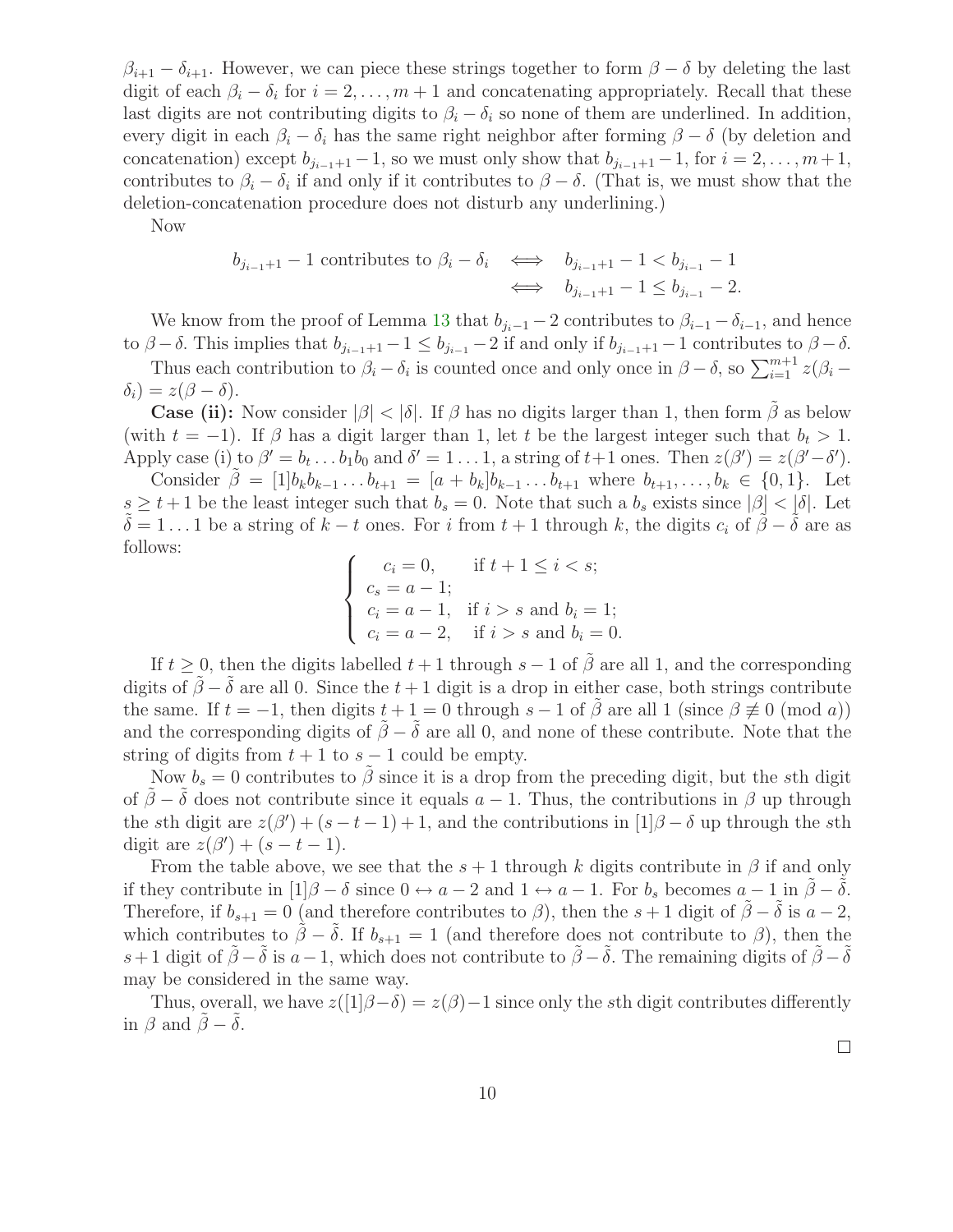**Theorem 15.** For nonempty strings  $\alpha$  and  $\beta$  with  $|\alpha\beta| \neq 0$ ,

$$
\alpha * \beta \Leftrightarrow |\alpha \beta| \in F_a(len(\beta) - 1).
$$

*Proof.* We proceed by induction on  $n := |\alpha \beta|$ . Set  $k := len(\beta) - 1$ , so the theorem asserts  $\alpha * \beta \Leftrightarrow n \in F_a(k)$ .

If 
$$
n = 1
$$
, then  $|\alpha| = 0$ ,  $|\beta| = 1$ ,  $\beta = \underbrace{0 \cdots 01}_{k+1 \text{ digits}}$  and  $z(\beta) = k$ , so  $\alpha * \beta \Leftrightarrow |\alpha| < z(\beta) \Leftrightarrow 0 < z(\beta) \Leftrightarrow 0$ .

 $k \Leftrightarrow 1 \in F_a(k)$ , where the last equivalence follows from the definition of  $F_a(k)$  and the fact that  $1 \in F_a(k)$  exactly when  $k > 0$ .

Now assume that  $n > 1$  and that the theorem holds for all smaller positive integers.

(i) Suppose  $n \equiv 0 \pmod{a}$ .

Write  $\beta = \beta'$ , and note  $\text{len}(\beta') = k$  and  $z(\beta) = z(\beta')$  since appending a zero to the right of  $\beta'$  cannot introduce a drop. Then

$$
\alpha * \beta \Leftrightarrow \alpha * \beta' \Leftrightarrow \frac{n}{a} = |\alpha \beta'| \in F_a(k-1) \Leftrightarrow n \in F_a(k),
$$

where the second equivalence follows by induction and the last from Lemma [9](#page-4-0) since  $R=0.$ 

- (ii) Suppose  $n \not\equiv 0 \pmod{a}$ . Note that this implies that in base a, the last digit of  $\beta$  is nonzero. There are three cases:
	- (a) Suppose  $z(\beta) = 0$ . Then  $\beta$  has no drops and thus can be written as a sum of the elements in  $G_a(k)$ . Then  $|\beta| = c_1 a^k + \cdots + c_{k+1} (a^k + \cdots + a + 1)$ , and  $n = |\alpha| \cdot a^{k+1} + c_1 a^k + \cdots + c_{k+1}(a^k + \cdots + a + 1) \notin F_a(k)$ . In this case,  $\alpha * \beta$ and  $n \in F_a(k)$  are both false.
	- (b) Suppose  $z(\beta) > 0$  and  $|\alpha| = 0$ . Certainly  $n = |\beta| \leq a^{k+1} 1$ . In fact, since  $\beta$ has a drop, we have  $n < a^{k+1} - 1$ . (The base-a digits of  $\beta$  cannot all equal  $a - 1$ ) since  $\beta$  has a drop.) There are two cases.
		- (1) If  $|\beta| < a^k + \cdots + a + 1$ , then  $n < R$   $(n \not\equiv 0 \pmod{a} \implies R \ge a^k + \cdots + a^1 + a^0)$ . Thus, by Lemma [9,](#page-4-0)  $n \in F_a(k)$ , and therefore  $\alpha * \beta$  and  $n \in F_a(k)$  are both true.
		- (2) Again let  $\delta$  be a string of  $k+1$  ones in base a, and assume that  $a^k+\cdots+a+1\leq$  $|\beta| < a^{k+1} - 1$ . Since  $|\alpha| = 0$ , we may apply Lemma [9](#page-4-0) to obtain

$$
\alpha * \beta \Leftrightarrow \alpha * (\beta - \delta) \Leftrightarrow |\alpha \beta| - |\delta| = n - (a^k + \ldots + a + 1) \in F_a(k) \Leftrightarrow n \in F_a(k),
$$

where it is understood that  $len(\beta - \delta) = len(\beta)$ . The first equivalence follows from Lemma [14](#page-7-0) (recall that the hypothesis  $|\alpha| > 0$  was unnecessary for Case (i)), the second from the induction hypothesis, and the last from Lemma [10.](#page-5-0)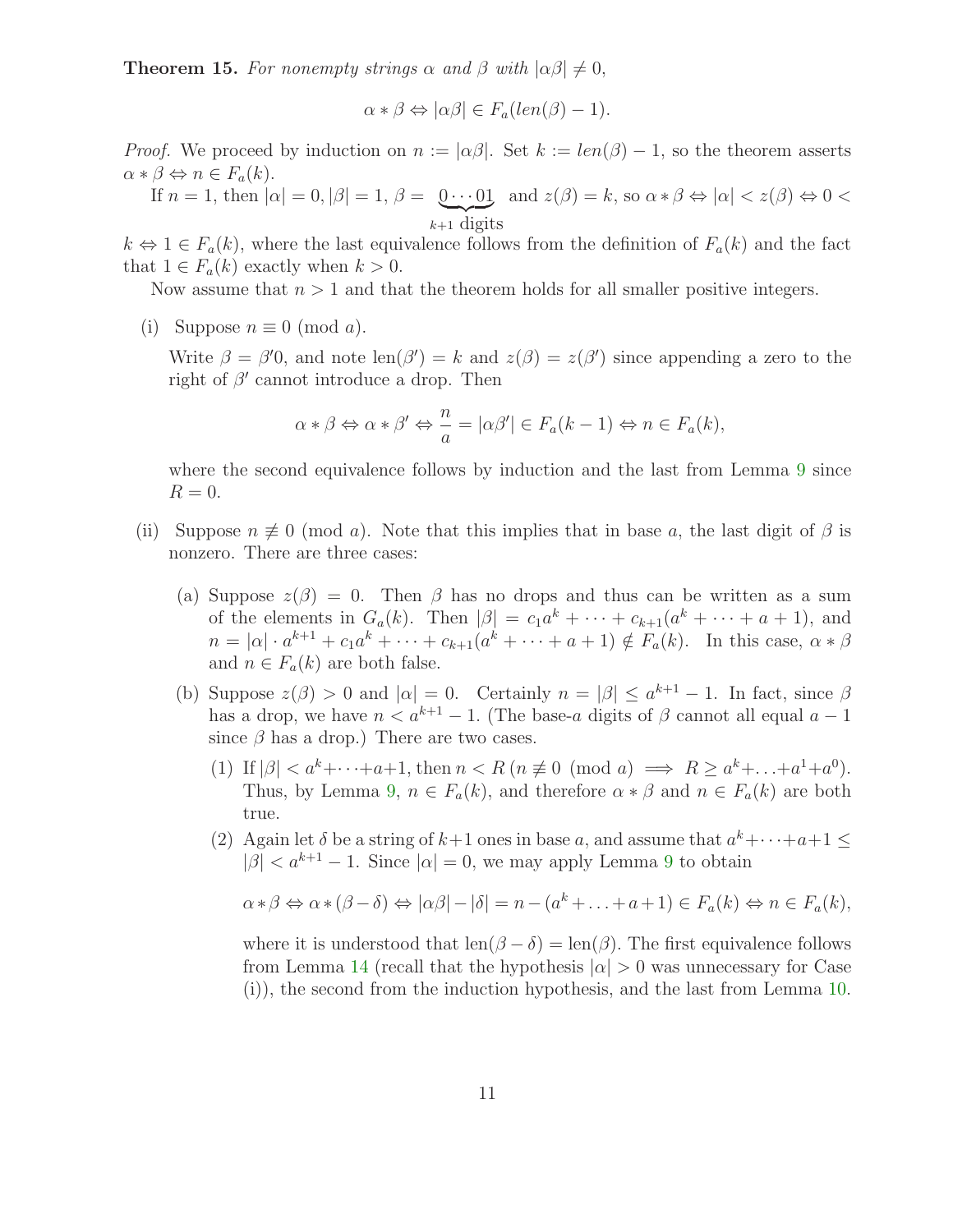(c) Suppose  $z(\beta) > 0$  and  $|\alpha| > 0$ ; then by Lemma [14](#page-7-0)

$$
\alpha * \beta \Leftrightarrow \alpha * (\beta - \delta) \text{ or } [|\alpha| - 1] * ([1]\beta - \delta)
$$
  
\n
$$
\Leftrightarrow n - (a^k + \dots + a + 1) \in F_a(k)
$$
  
\n
$$
\Leftrightarrow n \in F_a(k),
$$

where the first equivalence follows from Lemma [14,](#page-7-0) the second from the induction hypothesis, and the last from Lemma [10.](#page-5-0)

 $\Box$ 

Theorem [7](#page-3-0) is actually a corollary of Theorem [15.](#page-9-0) One can easily compute  $f_a(n)$  from Theorem [7.](#page-3-0) Here are a few example calculations. Notice that to apply Theorem [7](#page-3-0) it may be necessary to write a string with leading zeros.

<span id="page-11-0"></span>**Corollary 16.** Let  $n \in \mathbb{Z}^+$ . Then  $n \in F_a(k)$  if and only if there exist base-a strings  $\alpha$  and  $\beta$  such that

- 1.  $|\alpha\beta| = n$ ,
- 2.  $\alpha * \beta$ , and
- 3.  $k = len(\beta) 1$ .

*Proof.* If such strings  $\alpha$  and  $\beta$  exist, then  $n = \alpha \beta \in F_a(k)$  by Theorem [15.](#page-9-0) Conversely, if  $n \in F_a(k)$ , then let  $\beta$  be the last  $k+1$  digits of a base-a representation of n, and let  $\alpha$  be the remaining digits, setting  $\alpha = 0$  if otherwise  $\alpha$  would be empty. This gives  $|\alpha\beta| = n$  and  $k = \text{len}(\beta) - 1$  directly. Furthermore, since  $|\alpha\beta| = n \in F_a(k)$ ,  $\alpha * \beta$  by Theorem [15.](#page-9-0)  $\Box$ 

#### Example 17.

- 1. For  $n = 24 = |11000| = |0011000|$  with base  $a = 2$ , let  $\alpha = 0$  and  $\beta = 011000$ ; then  $|\alpha\beta| = 24$  and  $0 = |\alpha| < z(\beta) = 1$ . We see that  $f_2(24) = \text{len}(\beta) - 1 = 5$  since for no shorter  $\beta$  will we have a drop.
- 2. In ternary, for  $n = 50_{10} = |1212_3|$ , let  $\alpha = 0$  and  $\beta = 1212$ ; then  $|\alpha\beta| = 50$  and  $0 = |\alpha| < z(\beta) = 2$ . Thus  $f_3(50) = \text{len}(\beta) - 1 = 3$ .
- 3. In base 7, for  $n = 22413_{10} = |122226_7|$ , let  $\alpha = 1$  and  $\beta = 22226$ ; then  $|\alpha\beta| = 22413$ and  $1 = |\alpha| < z(\beta) = 4$ . Therefore  $f_7(22413) = 4$ .

We note that Theorem [15](#page-9-0) and Corollary [16](#page-11-0) completely characterize the Frobenius sets,  $F_a(k)$ . In addition, if  $n \notin F_a(k-1)$  there is a simple algorithm giving n as a non-negative linear combination of the elements of  $G_a(k-1)$ .

**Representation Algorithm:** Assuming  $n \notin F_a(k-1)$  the following algorithm gives  $t_i \geq 0$  such that

$$
n = t_0 a^{k-1} + t_1 (a^{k-1} + a^{k-2}) + t_2 (a^{k-1} + a^{k-2} + a^{k-3}) + \dots + t_k (a^{k-1} + \dots + a^1 + a^0).
$$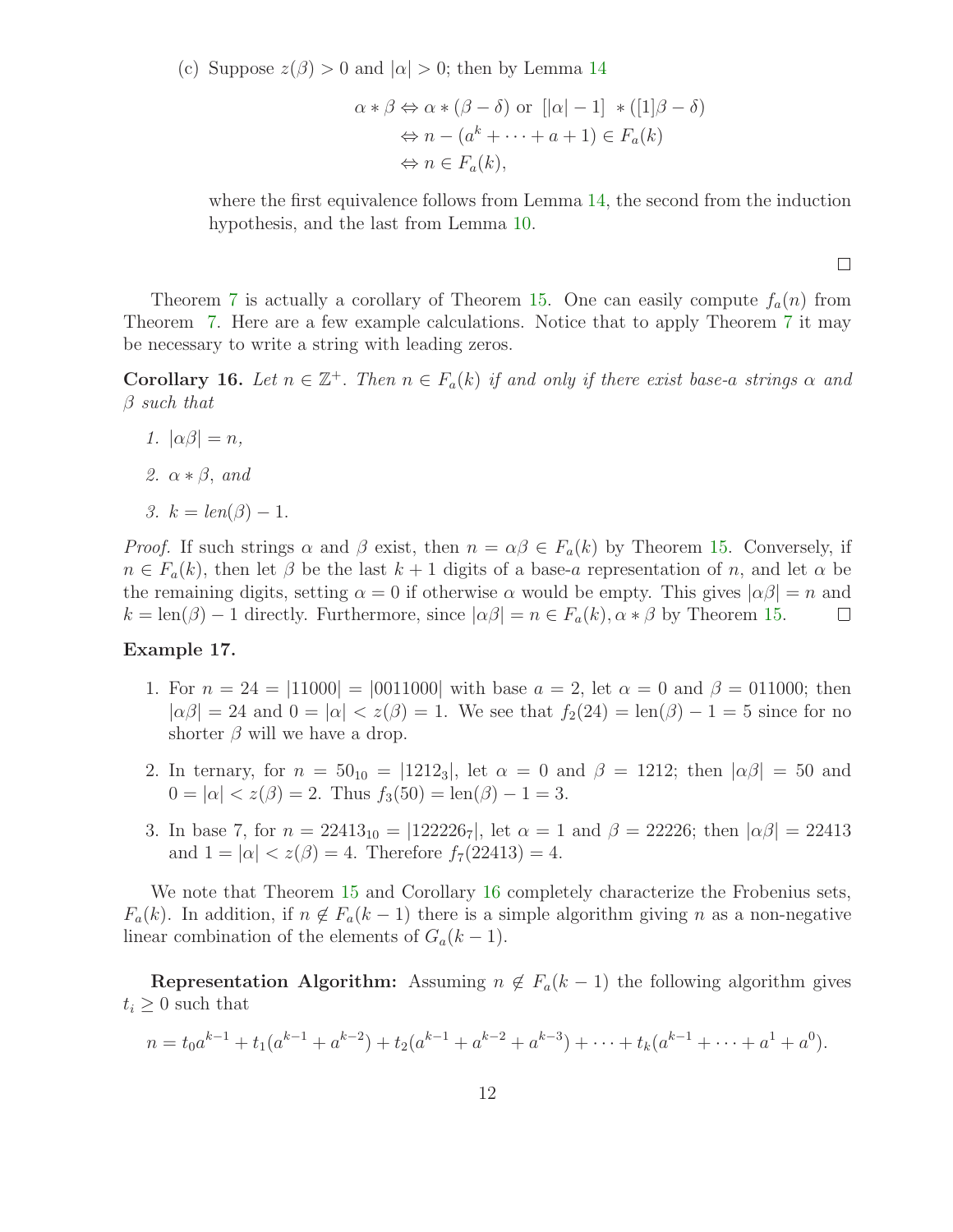- 1. Write *n* in base *a* as  $n = c_r \cdots c_1 c_0$ .
- 2. Let  $t_k := c_0$  and  $Remain := n t_k(a^{k-1} + \cdots + a^1 + a^0)$ .
- 3. If  $Remain = 0$ , put  $t_{k-1} = t_{k-2} = \cdots = t_0 := 0$ , then STOP.
- 4. Let  $m := 1$ .

$$
m \text{ zeros}
$$

- 5. Write *Remain* in base a as  $c_{mr} \dots c_{m2} c_{mm} \overline{00 \dots 0}$ .
- 6. Let  $t_{k-m} := c_{mm}$  and put  $Remain := Remain t_{k-m}(a^{k-1} + a^{k-2} + \cdots + a^m)$ .
- 7. If  $Remain = 0$ , put  $t_{k-m-1} = t_{k-m-2} \cdots = t_0 := 0$ , then STOP.
- 8. If  $Remain > 0$ , put  $m := m + 1$ . If  $m < k$  GOTO step (5).
- 9. If  $Remain > 0$  and  $m = k$ , put  $t_0 = \frac{Remain}{a^k}$  $\frac{main}{a^k}$ . STOP.

Here is an example using the Representation Algorithm.

**Example 18.** Suppose  $a = 3$ . Let  $n = 1541 = 2 \cdot 3^6 + 3^4 + 2$ . The ternary representation of 1541 is 2010002. Since 2∗010002 holds but  $20*10002$  is false,  $1541 \in F_3(5)$  but  $1541 \notin F_3(4)$ by Corollary [16.](#page-11-0) Recall that  $G_3(4) = \{81, 108, 117, 120, 121\}$ . We begin by writing the elements of  $G_3(4)$  in base  $a = 3$ :  $[G_3(4)]_3 = \{10000, 11000, 11100, 11110, 11111\}$ . We will find non-negative coefficients  $t_i$  such that

$$
2010002 = t_0(10000) + t_1(11000) + t_2(11100) + t_3(11110) + t_4(11111)
$$

The ternary representation of 1541 implies  $t_4 = 2$ . The next few steps outlined below involve subtracting the appropriate multiple of the elements of  $G_3(4)$ . The quantity Remain is changed by each subtraction and each new  $Remain$  amount gives another  $t_i$ .

|         | Step 1             | Step 2             |
|---------|--------------------|--------------------|
| $n =$   | 2010002            | 1210010            |
|         | $-22222$           | $-11110$           |
| Remain: | 1210010            | 1121200            |
|         | $\implies t_3=1$   | $\implies t_2 = 2$ |
|         | Step 3             | Step 4             |
| $n =$   | 1121200            | 1022000            |
|         | $-22200$           | $-22000$           |
| Remain: | 1022000            | 1000000            |
|         | $\implies t_1 = 2$ | $\implies t_0 = 9$ |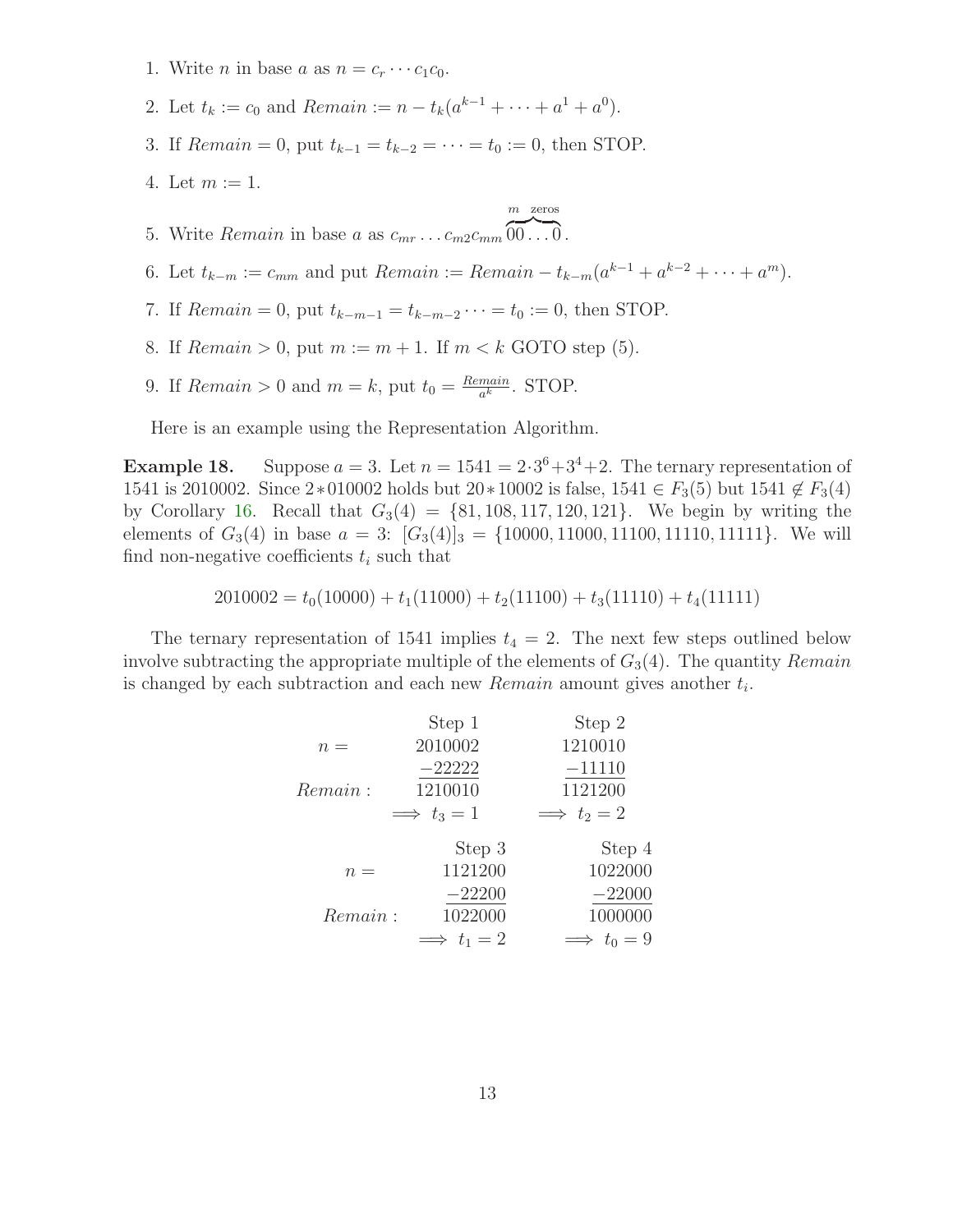### 3 Theorem [15](#page-9-0) as an Algorithm

Fix the integer  $a \geq 2$ . In this section we present the algorithm for determining, given  $n \in \mathbb{Z}^+$ , the least k such that  $n \in F_a(k)$ . We then briefly discuss the computational complexity of our algorithm.

#### Algorithm:

- 1. Write *n* in base  $a : n = c_k \cdots c_1 c_0$ .
- 2. Let  $\alpha_0 := c_k \cdots c_1$  and  $\beta_0 := c_0$ .
- 3. If  $\alpha_0 * \beta_0$ , then  $n \in F_a(0)$ . STOP.
- 4. If not  $\alpha_0 * \beta_0$ , let  $l := 1$ .
- 5. Let  $\alpha_l := c_k \cdots c_{l+1}$  and  $\beta_l := c_l \cdots c_0$ .
- 6. If  $\alpha_l * \beta_l$ , then  $n \in F_a(l)$ . STOP.
- 7. If  $l < k-1$ , then put  $l := l + 1$ . GOTO step 5.
- 8. Let  $\alpha_k := 0$  and  $\beta_k := c_k \cdots c_0$ .
- 9. If  $\alpha * \beta$ , then  $n \in F_a(k)$ . STOP.
- 10. Let  $\alpha_{k+1} := 0$  and  $\beta_{k+1} = 0 \, c_k \cdots c_0$ . Then  $|\alpha| = 0$  and  $z(\beta_{k+1}) = 1$ , so  $\alpha * \beta$  and  $n \in F_a(k+1)$ . STOP.

It is clear that the above algorithm terminates. Furthermore, since the algorithm checks membership in  $F_a(k)$  for each value of k sequentially beginning with  $k = 0$ , it must determine the least value of k such that  $n \in F_a(k)$ , as desired.

In the worst case, steps 5 through 7 are repeated at most  $log_a(n-1) + 1$  times. Each iteration requires about  $log_a(n)$  operations (mostly from computation of  $z(\beta)$ ). Steps outside of this loop require minimal computation, so the algorithm is  $O(log_a^2(n))$ . Note that this algorithm can be improved to  $O(\log(n))$  by repeated bisection of the base-a representation of n.

We note in closing that a working group at Willamette University has studied a similar Frobenius-level problem for the following related G-sets. For positive integers  $a, b, c, d$  such that  $gcd(a, b) = gcd(c, d) = 1$  and  $a < b$ , define  $G(0) = \{a, b\}$ ,  $G(1) = \{ac, bc, bc + d\}$ , and for  $k \geq 2$ 

$$
G(k) = \{ac^k, bc^k, bc^k + dc^{k-1}, bc^k + dc^{k-1} + dc^{k-2}, \dots, bc^k + dc^k + \dots + dc^0\}.
$$

They have found necessary and sufficient conditions for nested corresponding Frobenius-sets. They are working to solve the Frobenius-level problem for these more general sequentially redundant sets [\[1\]](#page-14-12).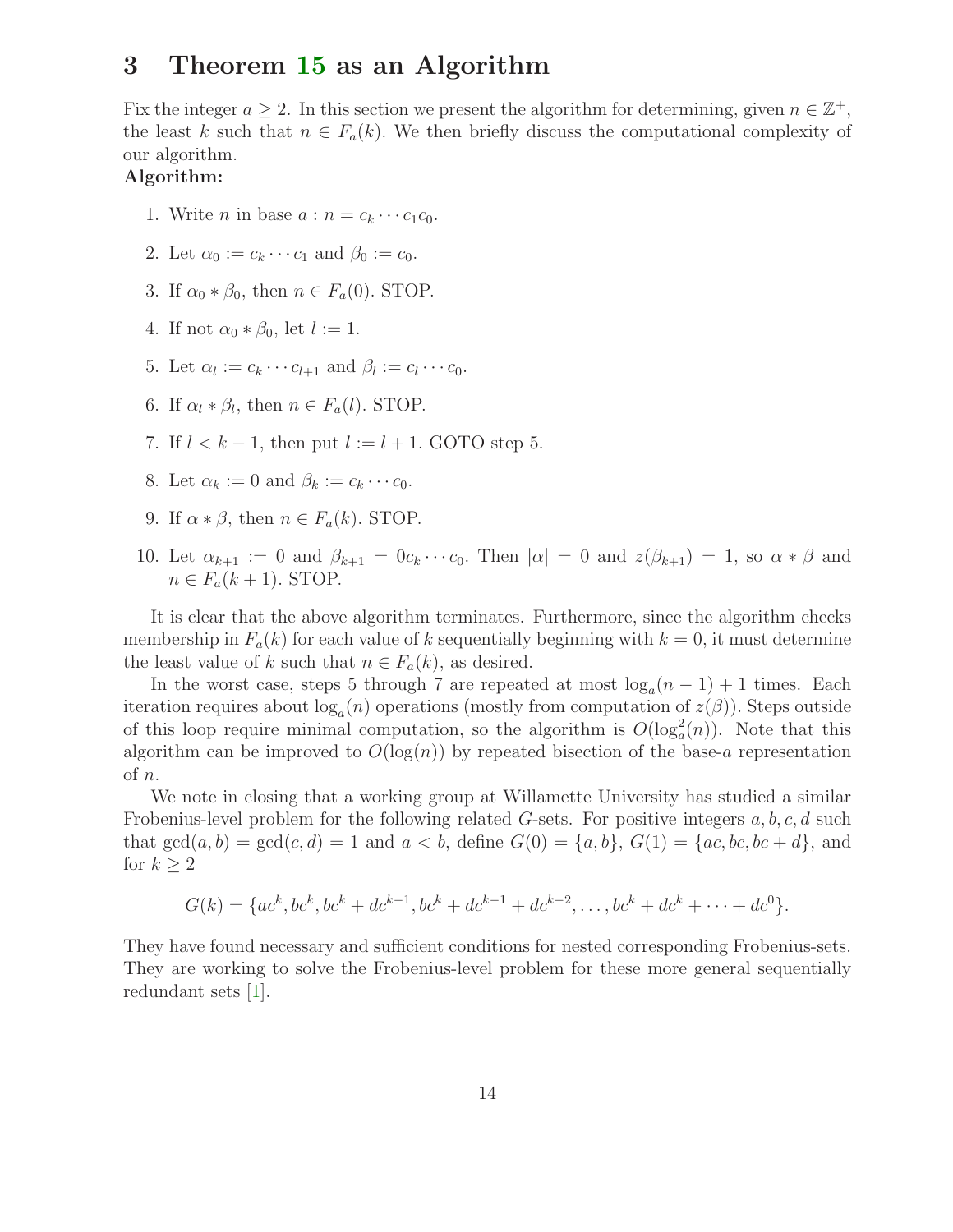# <span id="page-14-12"></span>References

- [1] P. Cudworth, T. Dailey, M. Flink, G. Houser, I. Johnson, B. Kehr, P. Le, J. Petersen, and C. Starr, Characterizing a generalized infinite family of Frobenius semigroups by filtration, in preparation.
- <span id="page-14-2"></span><span id="page-14-1"></span>[2] F. Curtis, On formulas for the Frobenius number of a numerical semigroup, Math. Scand. 67 (1990), 190–192.
- <span id="page-14-3"></span>[3] J. L. Davison, On the linear Diophantine problem of Frobenius, J. Number Theory 48 (1994), 353–363.
- <span id="page-14-6"></span>[4] H. Greenberg, Solution to a linear Diophantine equation for nonnegative integers, J. Algorithms 9 (1988), 343–353.
- <span id="page-14-5"></span>[5] I. Johnson and J. L. Merzel, A class of left ideals of the Steenrod algebra, Homology, Homotopy Appl. 9 (2007), 185–191.
- <span id="page-14-7"></span>[6] R. Kannan, Lattice translates of a polytope and the Frobenius problem, Combinatorica 12 (1992), 161–177.
- <span id="page-14-11"></span>[7] R. E. Mosher and M. C. Tangora, Cohomology Operations and Applications in Homotopy Theory, Harper & Row, 1968.
- [8] Albert Nijenhaus and Herbert S. Wilf, Representations of integers by linear forms in nonnegative integers, *J. Number Theory* 4 (1972), 98–106.
- <span id="page-14-4"></span>[9] J. L. Ramírez-Alfonsín, Complexity of the Frobenius problem, *Combinatorica*, 16 (1996), 143–147.
- <span id="page-14-8"></span>[10] D. C. Ravenel, Complex Cobordism and Stable Homotopy Groups of Spheres, Academic Press, 1986.
- <span id="page-14-9"></span>[11] N. E. Steenrod and D. B. A. Epstein, Cohomology Operations, Princeton University Press, 1962.
- <span id="page-14-10"></span><span id="page-14-0"></span>[12] J. J. Sylvester, Problem 7382, Math. Quest. Sol. Educational Times 41 (1884), ix, 21.
- [13] R. M. W. Wood, Problems in the Steenrod algebra, *Bull. London Math. Soc.* **30** (1998), 449–517.

2000 Mathematics Subject Classification: Primary 11B37.

Keywords: Frobenius problem, Frobenius level, sequentially redundant, Frobenius semigroup.

(Concerned with sequence [A023758.](http://www.research.att.com/cgi-bin/access.cgi/as/~njas/sequences/eisA.cgi?Anum=A023758))